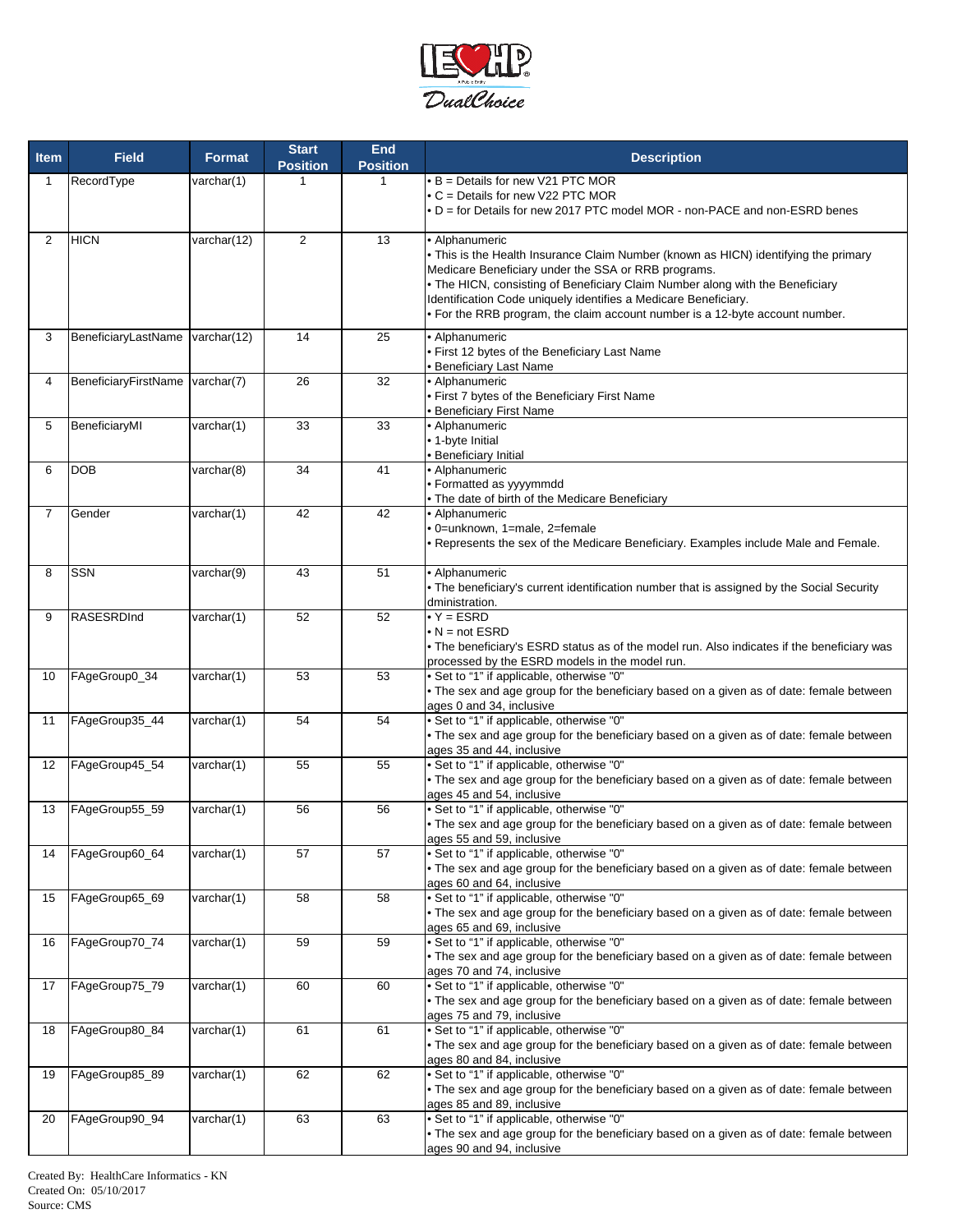

| <b>Item</b> | <b>Field</b>                                            | <b>Format</b>       | <b>Start</b><br><b>Position</b> | End<br><b>Position</b> | <b>Description</b>                                                                                                                                                                                            |
|-------------|---------------------------------------------------------|---------------------|---------------------------------|------------------------|---------------------------------------------------------------------------------------------------------------------------------------------------------------------------------------------------------------|
| 21          | FAgeGroup95_GT                                          | varchar(1)          | 64                              | 64                     | · Set to "1" if applicable, otherwise "0"<br>• The sex and age group for the beneficiary based on a given as of date: female between                                                                          |
| 22          | MAgeGroup0_34                                           | varchar(1)          | 65                              | 65                     | ages 95 or greater<br>• Set to "1" if applicable, otherwise "0"<br>• The sex and age group for the beneficiary based on a given as of date: male between                                                      |
| 23          | MAgeGroup35_44                                          | varchar(1)          | 66                              | 66                     | ages 0 and 34, inclusive<br>• Set to "1" if applicable, otherwise "0"<br>. The sex and age group for the beneficiary based on a given as of date: male between                                                |
| 24          | MAgeGroup45_54                                          | varchar(1)          | 67                              | 67                     | ages 35 and 44, inclusive<br>• Set to "1" if applicable, otherwise "0"<br>. The sex and age group for the beneficiary based on a given as of date: male between                                               |
| 25          | MAgeGroup55_59                                          | varchar(1)          | 68                              | 68                     | ages 45 and 54, inclusive<br>• Set to "1" if applicable, otherwise "0"                                                                                                                                        |
|             |                                                         |                     | 69                              |                        | . The sex and age group for the beneficiary based on a given as of date: male between<br>ages 55 and 59, inclusive                                                                                            |
| 26          | MAgeGroup60_64                                          | varchar(1)          |                                 | 69                     | • Set to "1" if applicable, otherwise "0"<br>• The sex and age group for the beneficiary based on a given as of date: male between<br>ages 60 and 64, inclusive                                               |
| 27          | MAgeGroup65_69                                          | varchar(1)          | $\overline{70}$                 | 70                     | · Set to "1" if applicable, otherwise "0"<br>• The sex and age group for the beneficiary based on a given as of date: male between<br>ages 65 and 69, inclusive                                               |
| 28          | MAgeGroup70_74                                          | varchar(1)          | $\overline{71}$                 | $\overline{71}$        | • Set to "1" if applicable, otherwise "0"<br>. The sex and age group for the beneficiary based on a given as of date: male between<br>ages 70 and 74, inclusive                                               |
| 29          | MAgeGroup75_79                                          | varchar(1)          | 72                              | 72                     | • Set to "1" if applicable, otherwise "0"<br>The sex and age group for the beneficiary based on a given as of date: male between<br>ages 75 and 79, inclusive                                                 |
| 30          | MAgeGroup80_84                                          | varchar(1)          | 73                              | 73                     | Set to "1" if applicable, otherwise "0"<br>• The sex and age group for the beneficiary based on a given as of date: male between<br>ages 80 and 84, inclusive                                                 |
| 31          | MAgeGroup85_89                                          | varchar(1)          | 74                              | 74                     | Set to "1" if applicable, otherwise "0"<br>. The sex and age group for the beneficiary based on a given as of date: male between                                                                              |
| 32          | MAgeGroup90_94                                          | varchar(1)          | 75                              | 75                     | ages 85 and 89, inclusive<br>• Set to "1" if applicable, otherwise "0"<br>. The sex and age group for the beneficiary based on a given as of date: male between                                               |
| 33          | MAgeGroup95_GT                                          | varchar(1)          | 76                              | 76                     | ages 90 and 94, inclusive<br>• Set to "1" if applicable, otherwise "0"<br>The sex and age group for the beneficiary based on a given as of date: male between                                                 |
| 34          | MedicaidFemaleDisab varchar(1)<br>led                   |                     | $\overline{77}$                 | 77                     | ages 95 or greater<br>• Set to "1" if applicable, otherwise "0"<br>Beneficiary is a female disabled and also entitled to Medicaid.                                                                            |
| 35          | MedicaidFemaleAged varchar(1)                           |                     | 78                              | 78                     | Set to "1" if applicable, otherwise "0"<br>Beneficiary is a female aged (> 64) and also entitled to Medicaid.                                                                                                 |
| 36<br>37    | MedicaidMaleDisable varchar(1)<br>d<br>MedicaidMaleAged | $\text{varchar}(1)$ | 79<br>80                        | 79<br>80               | • Set to "1" if applicable, otherwise "0"<br>Beneficiary is a male disabled and also entitled to Medicaid.<br>• Set to "1" if applicable, otherwise "0"                                                       |
| 38          | OriginallyDisabledFe                                    | varchar(1)          | 81                              | 81                     | Beneficiary is a male aged (> 64) and also entitled to Medicaid.<br>Set to "1" if applicable, otherwise "0"                                                                                                   |
| 39          | male<br>OriginallyDisabledMal varchar(1)                |                     | 82                              | 82                     | Beneficiary is a female and original Medicare entitlement was due to disability.<br>Set to "1" if applicable, otherwise "0"<br>Beneficiary is a male and original Medicare entitlement was due to disability. |
| 40          | <b>HCC001</b>                                           | varchar(1)          | 83                              | 83                     | Alphanumeric<br>Set to "1" if applicable, otherwise "0"<br>HIV/AIDS                                                                                                                                           |
| 41          | <b>HCC002</b>                                           | varchar(1)          | 84                              | 84                     | · Alphanumeric<br>Set to "1" if applicable, otherwise "0"<br>Septicemia, Sepsis, Systemic Inflammatory Response Syndrome/Shock                                                                                |
| 42          | <b>HCC006</b>                                           | varchar(1)          | 85                              | 85                     | Alphanumeric<br>• Set to "1" if applicable, otherwise "0"<br>Opportunistic Infections                                                                                                                         |
| 43          | <b>HCC008</b>                                           | varchar(1)          | 86                              | 86                     | Alphanumeric<br>• Set to "1" if applicable, otherwise "0"                                                                                                                                                     |
| 44          | <b>HCC009</b>                                           | varchar(1)          | 87                              | 87                     | Metastatic Cancer and Acute Leukemia<br>Alphanumeric<br>Set to "1" if applicable, otherwise "0"<br>Lung and Other Severe Cancers                                                                              |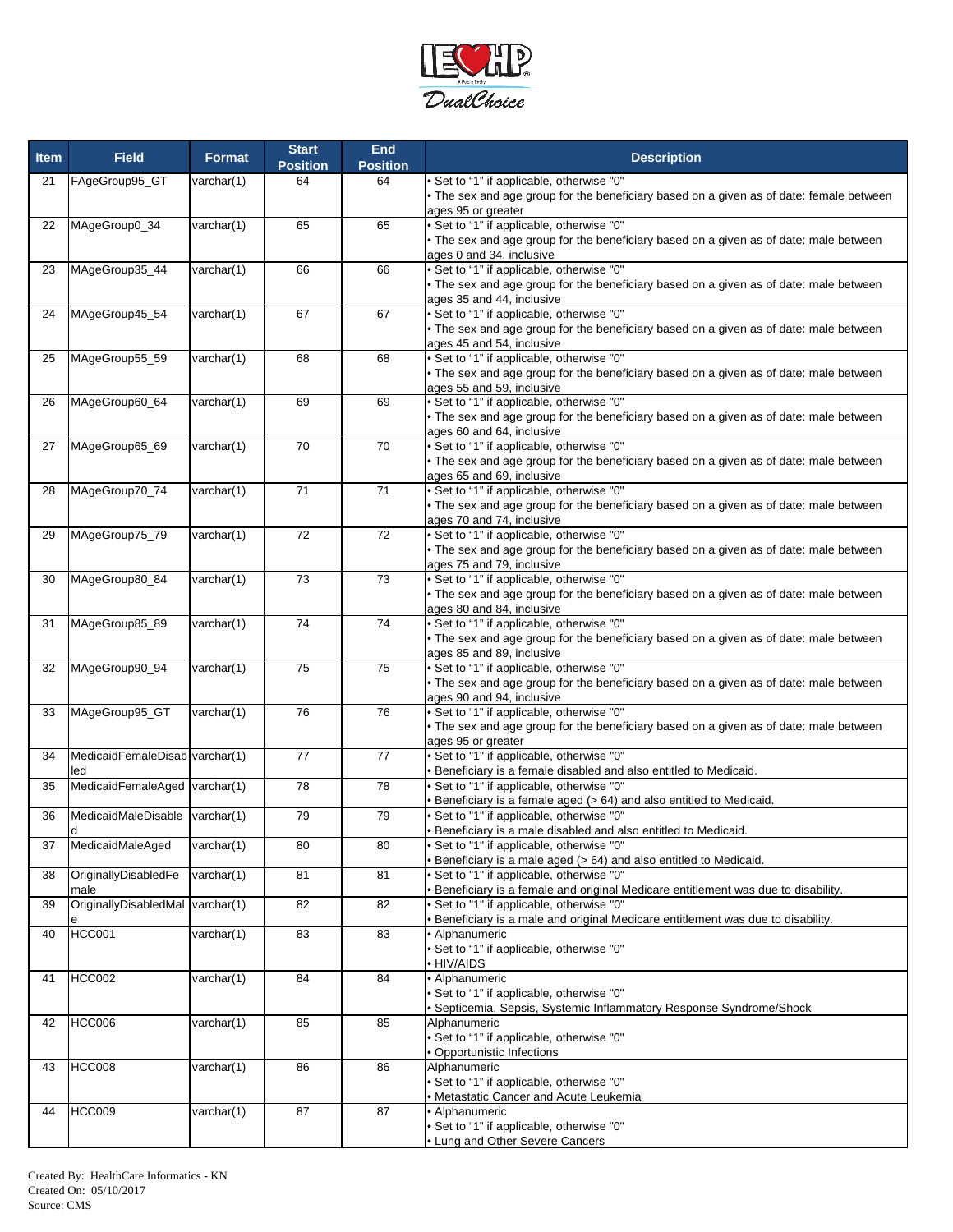

| <b>Item</b> | <b>Field</b>  | <b>Format</b>       | <b>Start</b><br><b>Position</b> | <b>End</b><br><b>Position</b> | <b>Description</b>                                                      |
|-------------|---------------|---------------------|---------------------------------|-------------------------------|-------------------------------------------------------------------------|
| 45          | HCC010        | varchar(1)          | 88                              | 88                            | · Alphanumeric                                                          |
|             |               |                     |                                 |                               | • Set to "1" if applicable, otherwise "0"                               |
| 46          | HCC011        | varchar(1)          | 89                              | 89                            | • Lymphoma and Other Cancers<br>• Alphanumeric                          |
|             |               |                     |                                 |                               | Set to "1" if applicable, otherwise "0"                                 |
|             |               |                     |                                 |                               | · Colorectal, Bladder, and Other Cancers                                |
| 47          | <b>HCC012</b> | varchar(1)          | 90                              | 90                            | • Alphanumeric                                                          |
|             |               |                     |                                 |                               | • Set to "1" if applicable, otherwise "0"                               |
|             | HCC017        | varchar(1)          | 91                              | 91                            | <b>Breast, Prostate, and Other Cancers and Tumors</b><br>• Alphanumeric |
| 48          |               |                     |                                 |                               | • Set to "1" if applicable, otherwise "0"                               |
|             |               |                     |                                 |                               | · Diabetes with Acute Complications                                     |
| 49          | HCC018        | varchar(1)          | 92                              | 92                            | • Alphanumeric                                                          |
|             |               |                     |                                 |                               | • Set to "1" if applicable, otherwise "0"                               |
|             |               |                     |                                 |                               | · Diabetes with Chronic Complications                                   |
| 50          | HCC019        | varchar(1)          | 93                              | 93                            | • Alphanumeric<br>• Set to "1" if applicable, otherwise "0"             |
|             |               |                     |                                 |                               | • Diabetes without Complication                                         |
| 51          | <b>HCC021</b> | varchar(1)          | 94                              | 94                            | • Alphanumeric                                                          |
|             |               |                     |                                 |                               | • Set to "1" if applicable, otherwise "0"                               |
|             |               |                     |                                 |                               | · Protein-Calorie Malnutrition                                          |
| 52          | HCC022        | varchar(1)          | 95                              | 95                            | • Alphanumeric<br>• Set to "1" if applicable, otherwise "0"             |
|             |               |                     |                                 |                               | · Morbid Obesity                                                        |
| 53          | HCC023        | varchar(1)          | 96                              | 96                            | • Alphanumeric                                                          |
|             |               |                     |                                 |                               | • Set to "1" if applicable, otherwise "0"                               |
|             |               |                     |                                 |                               | . Other Significant Endocrine and Metabolic Disorders                   |
| 54          | <b>HCC027</b> | varchar(1)          | 97                              | 97                            | • Alphanumeric                                                          |
|             |               |                     |                                 |                               | • Set to "1" if applicable, otherwise "0"<br>End-Stage Liver Disease    |
| 55          | <b>HCC028</b> | varchar(1)          | 98                              | 98                            | · Alphanumeric                                                          |
|             |               |                     |                                 |                               | · Set to "1" if applicable, otherwise "0"                               |
|             |               |                     |                                 |                               | Cirrhosis of Liver                                                      |
| 56          | <b>HCC029</b> | varchar(1)          | 99                              | 99                            | • Alphanumeric                                                          |
|             |               |                     |                                 |                               | • Set to "1" if applicable, otherwise "0"<br>Chronic Hepatitis          |
| 57          | <b>HCC033</b> | varchar(1)          | 100                             | 100                           | • Alphanumeric                                                          |
|             |               |                     |                                 |                               | • Set to "1" if applicable, otherwise "0"                               |
|             |               |                     |                                 |                               | · Intestinal Obstruction/Perforation                                    |
| 58          | HCC034        | varchar(1)          | 101                             | 101                           | • Alphanumeric                                                          |
|             |               |                     |                                 |                               | • Set to "1" if applicable, otherwise "0"                               |
| 59          | <b>HCC035</b> | varchar(1)          | 102                             | 102                           | Chronic Pancreatitis<br>• Alphanumeric                                  |
|             |               |                     |                                 |                               | • Set to "1" if applicable, otherwise "0"                               |
|             |               |                     |                                 |                               | • Inflammatory Bowel Disease                                            |
| 60          | HCC039        | varchar $(1)$       | 103                             | 103                           | • Alphanumeric                                                          |
|             |               |                     |                                 |                               | • Set to "1" if applicable, otherwise "0"                               |
| 61          | <b>HCC040</b> | $\text{varchar}(1)$ | 104                             | 104                           | <b>Bone/Joint/Muscle Infections/Necrosis</b><br>• Alphanumeric          |
|             |               |                     |                                 |                               | • Set to "1" if applicable, otherwise "0"                               |
|             |               |                     |                                 |                               | • Rheumatoid Arthritis and Inflammatory Connective Tissue Disease       |
| 62          | HCC046        | $\text{varchar}(1)$ | 105                             | 105                           | • Alphanumeric                                                          |
|             |               |                     |                                 |                               | • Set to "1" if applicable, otherwise "0"                               |
|             |               |                     |                                 |                               | · Severe Hematological Disorders                                        |
| 63          | HCC047        | $\text{varchar}(1)$ | 106                             | 106                           | • Alphanumeric<br>• Set to "1" if applicable, otherwise "0"             |
|             |               |                     |                                 |                               | · Disorders of Immunity                                                 |
| 64          | HCC048        | $\text{varchar}(1)$ | 107                             | 107                           | • Alphanumeric                                                          |
|             |               |                     |                                 |                               | • Set to "1" if applicable, otherwise "0"                               |
|             |               |                     |                                 |                               | · Coagulation Defects and Other Specified Hematological Disorders       |
| 65          | <b>HCC051</b> | $\text{varchar}(1)$ | 108                             | 108                           | · Alphanumeric<br>• Set to "1" if applicable, otherwise "0"             |
|             |               |                     |                                 |                               | · Dementia With Complications                                           |
| 66          | <b>HCC052</b> | $\text{varchar}(1)$ | 109                             | 109                           | · Alphanumeric                                                          |
|             |               |                     |                                 |                               | • Set to "1" if applicable, otherwise "0"                               |
|             |               |                     |                                 |                               | <b>Dementia Without Complications</b>                                   |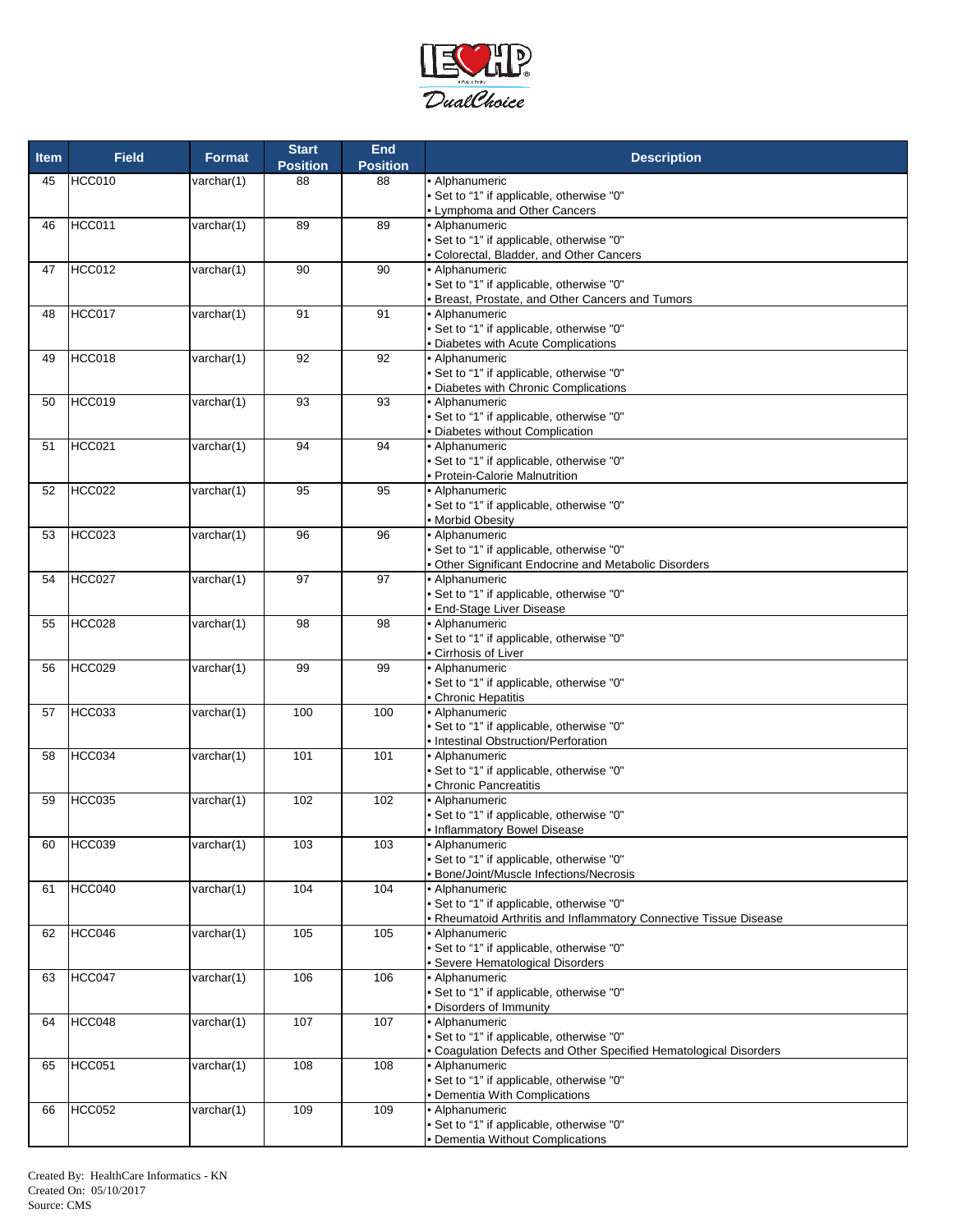

| <b>Item</b> | <b>Field</b>  | <b>Format</b>       | <b>Start</b>    | End             | <b>Description</b>                                                                   |
|-------------|---------------|---------------------|-----------------|-----------------|--------------------------------------------------------------------------------------|
|             |               |                     | <b>Position</b> | <b>Position</b> |                                                                                      |
| 67          | HCC054        | varchar(1)          | 110             | 110             | • Alphanumeric                                                                       |
|             |               |                     |                 |                 | • Set to "1" if applicable, otherwise "0"                                            |
|             |               |                     |                 |                 | · Drug/Alcohol Psychosis                                                             |
| 68          | <b>HCC055</b> | varchar(1)          | 111             | 111             | • Alphanumeric                                                                       |
|             |               |                     |                 |                 | • Set to "1" if applicable, otherwise "0"                                            |
|             |               |                     |                 |                 | • Drug/Alcohol Dependence                                                            |
| 69          | HCC057        | varchar(1)          | 112             | 112             | • Alphanumeric                                                                       |
|             |               |                     |                 |                 | • Set to "1" if applicable, otherwise "0"<br>· Schizophrenia                         |
| 70          | HCC058        | varchar(1)          | 113             | 113             | • Alphanumeric                                                                       |
|             |               |                     |                 |                 | • Set to "1" if applicable, otherwise "0"                                            |
|             |               |                     |                 |                 | • Major Depressive, Bipolar, and Paranoid Disorders                                  |
| 71          | <b>HCC070</b> | varchar(1)          | 114             | 114             | • Alphanumeric                                                                       |
|             |               |                     |                 |                 | • Set to "1" if applicable, otherwise "0"                                            |
|             |               |                     |                 |                 | • Quadriplegia                                                                       |
| 72          | <b>HCC071</b> | varchar(1)          | 115             | 115             | • Alphanumeric                                                                       |
|             |               |                     |                 |                 | • Set to "1" if applicable, otherwise "0"                                            |
|             |               |                     |                 |                 | • Paraplegia                                                                         |
| 73          | HCC072        | varchar(1)          | 116             | 116             | · Alphanumeric                                                                       |
|             |               |                     |                 |                 | • Set to "1" if applicable, otherwise "0"                                            |
|             |               |                     |                 |                 | Spinal Cord Disorders/Injuries                                                       |
| 74          | HCC073        | varchar(1)          | 117             | 117             | • Alphanumeric                                                                       |
|             |               |                     |                 |                 | • Set to "1" if applicable, otherwise "0"                                            |
|             |               |                     |                 |                 | . Amyotrophic Lateral Sclerosis and Other Motor Neuron Disease                       |
| 75          | HCC074        | varchar(1)          | 118             | 118             | • Alphanumeric<br>• Set to "1" if applicable, otherwise "0"                          |
|             |               |                     |                 |                 | • Cerebral Palsy                                                                     |
| 76          | <b>HCC075</b> | varchar(1)          | 119             | 119             | • Alphanumeric                                                                       |
|             |               |                     |                 |                 | • Set to "1" if applicable, otherwise "0"                                            |
|             |               |                     |                 |                 | . Myasthenia Gravis/Myoneural Disorders and Guillain-Barre Syndrome/Inflammatory and |
|             |               |                     |                 |                 | <b>Toxic Neuropathy</b>                                                              |
| 77          | <b>HCC076</b> | varchar(1)          | 120             | 120             | · Alphanumeric                                                                       |
|             |               |                     |                 |                 | • Set to "1" if applicable, otherwise "0"                                            |
|             |               |                     |                 |                 | • Muscular Dystrophy                                                                 |
| 78          | HCC077        | varchar(1)          | 121             | 121             | • Alphanumeric                                                                       |
|             |               |                     |                 |                 | • Set to "1" if applicable, otherwise "0"                                            |
|             |               |                     |                 |                 | • Multiple Sclerosis                                                                 |
| 79          | HCC078        | varchar(1)          | 122             | 122             | • Alphanumeric                                                                       |
|             |               |                     |                 |                 | • Set to "1" if applicable, otherwise "0"                                            |
|             |               |                     |                 |                 | • Parkinsons and Huntingtons Diseases                                                |
| 80          | <b>HCC079</b> | varchar(1)          | 123             | 123             | • Alphanumeric                                                                       |
|             |               |                     |                 |                 | • Set to "1" if applicable, otherwise "0"                                            |
|             | <b>HCC080</b> |                     | 124             | 124             | Seizure Disorders and Convulsions<br>• Alphanumeric                                  |
| 81          |               | varchar(1)          |                 |                 | • Set to "1" if applicable, otherwise "0"                                            |
|             |               |                     |                 |                 | • Coma, Brain Compression/Anoxic Damage                                              |
| 82          | <b>HCC082</b> | varchar(1)          | 125             | 125             | • Alphanumeric                                                                       |
|             |               |                     |                 |                 | • Set to "1" if applicable, otherwise "0"                                            |
|             |               |                     |                 |                 | • Respirator Dependence/Tracheostomy Status                                          |
| 83          | <b>HCC083</b> | varchar(1)          | 126             | 126             | • Alphanumeric                                                                       |
|             |               |                     |                 |                 | • Set to "1" if applicable, otherwise "0"                                            |
|             |               |                     |                 |                 | • Respiratory Arrest                                                                 |
| 84          | HCC084        | varchar(1)          | 127             | 127             | • Alphanumeric                                                                       |
|             |               |                     |                 |                 | • Set to "1" if applicable, otherwise "0"                                            |
|             |               |                     |                 |                 | · Cardio-Respiratory Failure and Shock                                               |
| 85          | <b>HCC085</b> | varchar(1)          | 128             | 128             | • Alphanumeric                                                                       |
|             |               |                     |                 |                 | • Set to "1" if applicable, otherwise "0"                                            |
|             |               |                     |                 |                 | • Congestive Heart Failure                                                           |
| 86          | <b>HCC086</b> | varchar(1)          | 129             | 129             | • Alphanumeric<br>• Set to "1" if applicable, otherwise "0"                          |
|             |               |                     |                 |                 |                                                                                      |
| 87          | <b>HCC087</b> | varchar(1)          | 130             | 130             | • Acute Myocardial Infarction<br>• Alphanumeric                                      |
|             |               |                     |                 |                 | • Set to "1" if applicable, otherwise "0"                                            |
|             |               |                     |                 |                 | . Unstable Angina and Other Acute Ischemic Heart Disease                             |
| 88          | <b>HCC088</b> | $\text{varchar}(1)$ | 131             | 131             | • Alphanumeric                                                                       |
|             |               |                     |                 |                 | • Set to "1" if applicable, otherwise "0"                                            |
|             |               |                     |                 |                 | • Angina Pectoris                                                                    |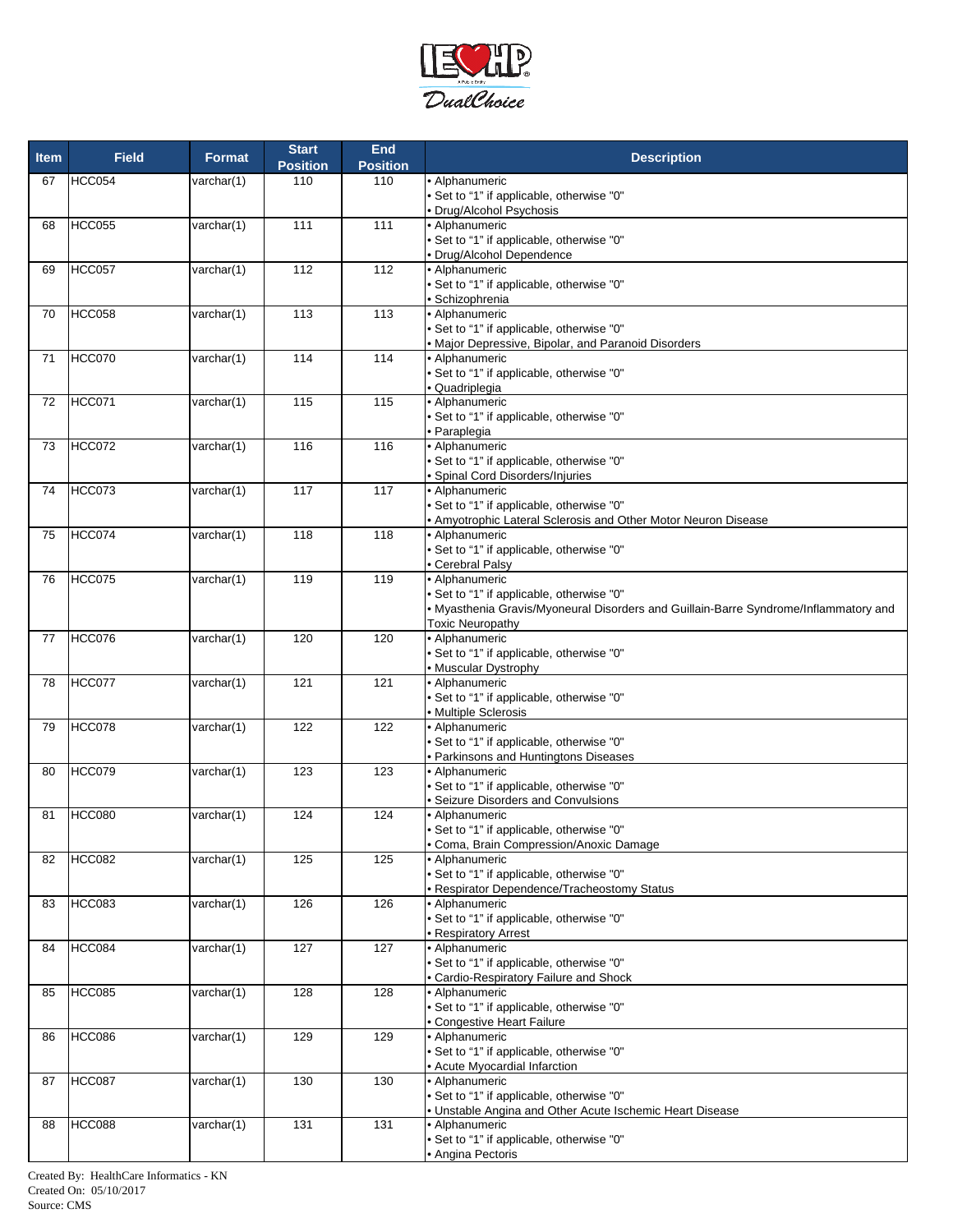

| <b>Item</b> | <b>Field</b>  | <b>Format</b>            | <b>Start</b><br><b>Position</b> | <b>End</b><br><b>Position</b> | <b>Description</b>                                                                       |
|-------------|---------------|--------------------------|---------------------------------|-------------------------------|------------------------------------------------------------------------------------------|
| 89          | HCC096        | varchar(1)               | 132                             | 132                           | • Alphanumeric                                                                           |
|             |               |                          |                                 |                               | • Set to "1" if applicable, otherwise "0"                                                |
| 90          | <b>HCC099</b> |                          | 133                             | 133                           | • Specified Heart Arrhythmias<br>• Alphanumeric                                          |
|             |               | varchar(1)               |                                 |                               | • Set to "1" if applicable, otherwise "0"                                                |
|             |               |                          |                                 |                               | • Cerebral Hemorrhage                                                                    |
| 91          | <b>HCC100</b> | varchar(1)               | 134                             | 134                           | • Alphanumeric                                                                           |
|             |               |                          |                                 |                               | • Set to "1" if applicable, otherwise "0"                                                |
|             |               |                          |                                 |                               | • Ischemic or Unspecified Stroke                                                         |
| 92          | <b>HCC103</b> | varchar(1)               | 135                             | 135                           | · Alphanumeric                                                                           |
|             |               |                          |                                 |                               | • Set to "1" if applicable, otherwise "0"                                                |
| 93          | <b>HCC104</b> | varchar(1)               | 136                             | 136                           | · Hemiplegia/Hemiparesis<br>· Alphanumeric                                               |
|             |               |                          |                                 |                               | • Set to "1" if applicable, otherwise "0"                                                |
|             |               |                          |                                 |                               | • Monoplegia, Other Paralytic Syndromes                                                  |
| 94          | <b>HCC106</b> | varchar(1)               | 137                             | 137                           | • Alphanumeric                                                                           |
|             |               |                          |                                 |                               | • Set to "1" if applicable, otherwise "0"                                                |
|             |               |                          |                                 |                               | • Atherosclerosis of the Extremities with Ulceration or Gangrene                         |
| 95          | <b>HCC107</b> | varchar(1)               | 138                             | 138                           | • Alphanumeric                                                                           |
|             |               |                          |                                 |                               | • Set to "1" if applicable, otherwise "0"                                                |
| 96          | <b>HCC108</b> | varchar(1)               | 139                             | 139                           | • Vascular Disease with Complications<br>• Alphanumeric                                  |
|             |               |                          |                                 |                               | • Set to "1" if applicable, otherwise "0"                                                |
|             |               |                          |                                 |                               | • Vascular Disease                                                                       |
| 97          | <b>HCC110</b> | varchar(1)               | 140                             | 140                           | • Alphanumeric                                                                           |
|             |               |                          |                                 |                               | • Set to "1" if applicable, otherwise "0"                                                |
|             |               |                          |                                 |                               | • Cystic Fibrosis                                                                        |
| 98          | <b>HCC111</b> | varchar(1)               | 141                             | 141                           | • Alphanumeric                                                                           |
|             |               |                          |                                 |                               | • Set to "1" if applicable, otherwise "0"<br>· Chronic Obstructive Pulmonary Disease     |
| 99          | <b>HCC112</b> | varchar(1)               | 142                             | 142                           | • Alphanumeric                                                                           |
|             |               |                          |                                 |                               | • Set to "1" if applicable, otherwise "0"                                                |
|             |               |                          |                                 |                               | • Fibrosis of Lung and Other Chronic Lung Disorders                                      |
| 100         | <b>HCC114</b> | varchar(1)               | 143                             | 143                           | · Alphanumeric                                                                           |
|             |               |                          |                                 |                               | • Set to "1" if applicable, otherwise "0"                                                |
| 101         | <b>HCC115</b> | varchar(1)               | 144                             | 144                           | • Aspiration and Specified Bacterial Pneumonias<br>• Alphanumeric                        |
|             |               |                          |                                 |                               | • Set to "1" if applicable, otherwise "0"                                                |
|             |               |                          |                                 |                               | · Pneumococcal Pneumonia, Emphysema, Lung Abscess                                        |
| 102         | <b>HCC122</b> | varchar(1)               | 145                             | 145                           | • Alphanumeric                                                                           |
|             |               |                          |                                 |                               | • Set to "1" if applicable, otherwise "0"                                                |
|             |               |                          |                                 |                               | • Proliferative Diabetic Retinopathy and Vitreous Hemorrhage                             |
| 103         | <b>HCC124</b> | varchar(1)               | 146                             | 146                           | • Alphanumeric                                                                           |
|             |               |                          |                                 |                               | • Set to "1" if applicable, otherwise "0"<br>• Exudative Macular Degeneration            |
| 104         | HCC134        | varchar(1)               | 147                             | 147                           | • Alphanumeric                                                                           |
|             |               |                          |                                 |                               | • Set to "1" if applicable, otherwise "0"                                                |
|             |               |                          |                                 |                               | · Dialysis Status                                                                        |
| 105         | <b>HCC135</b> | varchar(1)               | 148                             | 148                           | • Alphanumeric                                                                           |
|             |               |                          |                                 |                               | • Set to "1" if applicable, otherwise "0"                                                |
| 106         | <b>HCC136</b> | varchar(1)               | 149                             | 149                           | • Acute Renal Failure<br>• Alphanumeric                                                  |
|             |               |                          |                                 |                               | • Set to "1" if applicable, otherwise "0"                                                |
|             |               |                          |                                 |                               | • Chronic Kidney Disease, Stage 5                                                        |
| 107         | <b>HCC137</b> | varchar(1)               | 150                             | 150                           | · Alphanumeric                                                                           |
|             |               |                          |                                 |                               | • Set to "1" if applicable, otherwise "0"                                                |
|             |               |                          |                                 |                               | Chronic Kidney Disease, Severe, Stage 4                                                  |
| 108         | <b>HCC138</b> | varchar(1)               | 151                             | 151                           | • Alphanumeric                                                                           |
|             |               |                          |                                 |                               | • Set to "1" if applicable, otherwise "0"<br>• Chronic Kidney Disease, Moderate, Stage 3 |
| 109         | <b>HCC139</b> | varchar $\overline{(1)}$ | 152                             | 152                           | • Alphanumeric                                                                           |
|             |               |                          |                                 |                               | • Set to "1" if applicable, otherwise "0"                                                |
|             |               |                          |                                 |                               | · Chronic Kidney Disease, Mild or Unspecified, Stages 1-2 or Unspecified                 |
| 110         | <b>HCC140</b> | varchar(1)               | 153                             | 153                           | • Alphanumeric                                                                           |
|             |               |                          |                                 |                               | • Set to "1" if applicable, otherwise "0"                                                |
|             |               |                          |                                 |                               | • Unspecified Renal Failure                                                              |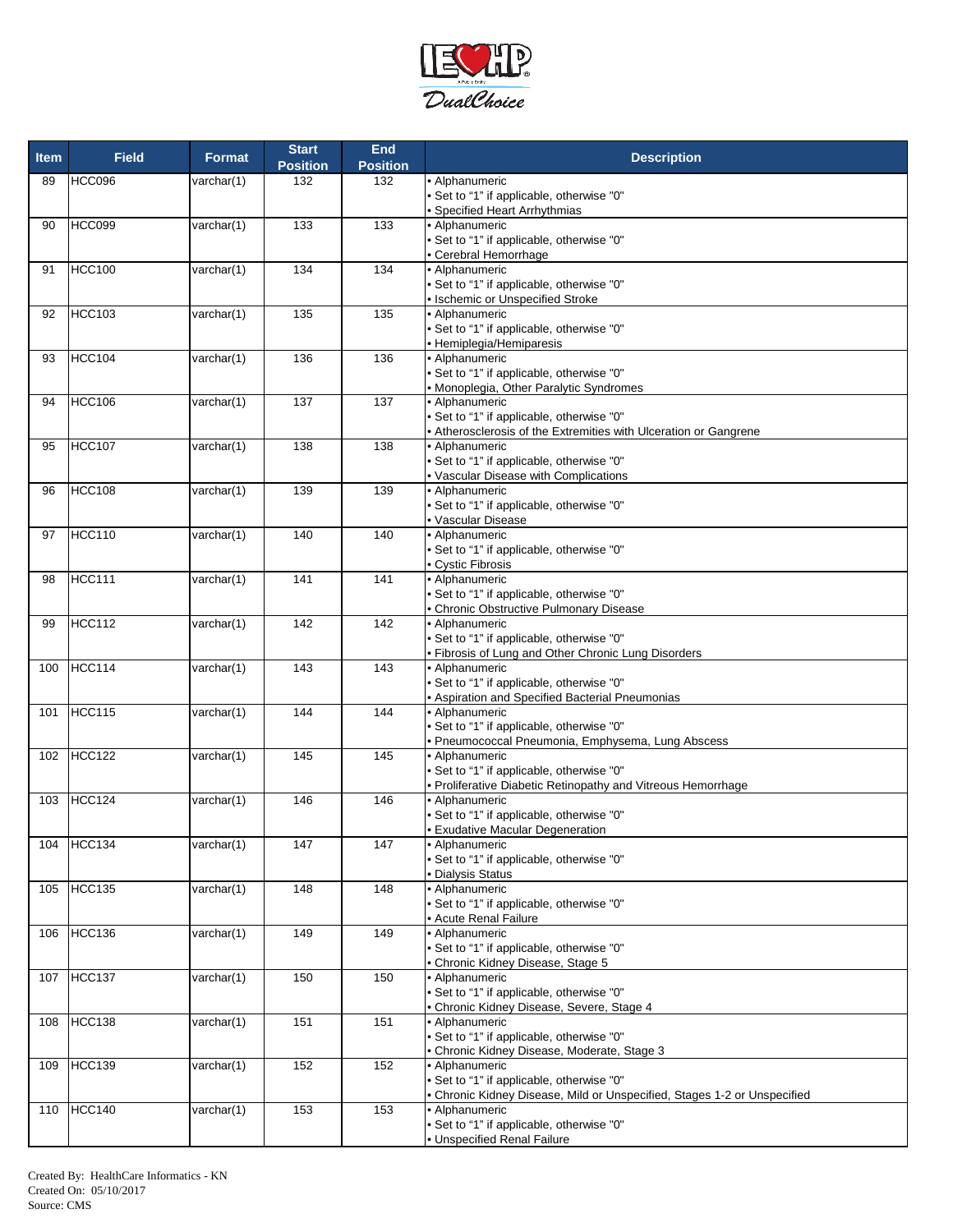

| <b>Item</b> | <b>Field</b>                  | <b>Format</b>       | <b>Start</b><br><b>Position</b> | <b>End</b><br><b>Position</b> | <b>Description</b>                                                                                  |
|-------------|-------------------------------|---------------------|---------------------------------|-------------------------------|-----------------------------------------------------------------------------------------------------|
| 111         | <b>HCC141</b>                 | varchar(1)          | 154                             | 154                           | • Alphanumeric                                                                                      |
|             |                               |                     |                                 |                               | • Set to "1" if applicable, otherwise "0"                                                           |
| 112         | HCC157                        | varchar(1)          | 155                             | 155                           | • Nephritis<br>· Alphanumeric                                                                       |
|             |                               |                     |                                 |                               | • Set to "1" if applicable, otherwise "0"                                                           |
|             |                               |                     |                                 |                               | • Pressure Ulcer of Skin with Necrosis Through to Muscle, Tendon, or Bone                           |
| 113         | <b>HCC158</b>                 | varchar(1)          | 156                             | 156                           | • Alphanumeric                                                                                      |
|             |                               |                     |                                 |                               | • Set to "1" if applicable, otherwise "0"                                                           |
|             | HCC159                        | $\text{varchar}(1)$ | 157                             | 157                           | · Pressure Ulcer of Skin with Full Thickness Skin Loss<br>• Alphanumeric                            |
| 114         |                               |                     |                                 |                               | • Set to "1" if applicable, otherwise "0"                                                           |
|             |                               |                     |                                 |                               | • Pressure Ulcer of Skin with Partial Thickness Skin Loss                                           |
| 115         | HCC160                        | varchar(1)          | 158                             | 158                           | • Alphanumeric                                                                                      |
|             |                               |                     |                                 |                               | • Set to "1" if applicable, otherwise "0"                                                           |
|             |                               |                     |                                 |                               | · Pressure Pre-Ulcer Skin Changes or Unspecified Stage                                              |
| 116         | <b>HCC161</b>                 | varchar(1)          | 159                             | 159                           | · Alphanumeric                                                                                      |
|             |                               |                     |                                 |                               | • Set to "1" if applicable, otherwise "0"<br>• Chronic Ulcer of Skin, Except Pressure               |
| 117         | <b>HCC162</b>                 | varchar(1)          | 160                             | 160                           | · Alphanumeric                                                                                      |
|             |                               |                     |                                 |                               | • Set to "1" if applicable, otherwise "0"                                                           |
|             |                               |                     |                                 |                               | · Severe Skin Burn or Condition                                                                     |
| 118         | <b>HCC166</b>                 | varchar(1)          | 161                             | 161                           | • Alphanumeric                                                                                      |
|             |                               |                     |                                 |                               | . Set to "1" if applicable, otherwise "0"<br>· Severe Head Injury                                   |
| 119         | <b>HCC167</b>                 | varchar(1)          | 162                             | 162                           | • Alphanumeric                                                                                      |
|             |                               |                     |                                 |                               | • Set to "1" if applicable, otherwise "0"                                                           |
|             |                               |                     |                                 |                               | • Major Head Injury                                                                                 |
| 120         | <b>HCC169</b>                 | varchar(1)          | 163                             | 163                           | · Alphanumeric                                                                                      |
|             |                               |                     |                                 |                               | • Set to "1" if applicable, otherwise "0"                                                           |
|             |                               |                     |                                 |                               | • Vertebral Fractures without Spinal Cord Injury                                                    |
| 121         | <b>HCC170</b>                 | varchar(1)          | 164                             | 164                           | • Alphanumeric<br>• Set to "1" if applicable, otherwise "0"                                         |
|             |                               |                     |                                 |                               | • Hip Fracture/Dislocation                                                                          |
| 122         | <b>HCC173</b>                 | varchar(1)          | 165                             | 165                           | · Alphanumeric                                                                                      |
|             |                               |                     |                                 |                               | • Set to "1" if applicable, otherwise "0"                                                           |
|             |                               |                     |                                 |                               | • Traumatic Amputations and Complications                                                           |
| 123         | <b>HCC176</b>                 | varchar(1)          | 166                             | 166                           | • Alphanumeric                                                                                      |
|             |                               |                     |                                 |                               | • Set to "1" if applicable, otherwise "0"<br>• Complications of Specified Implanted Device or Graft |
| 124         | <b>HCC186</b>                 | varchar(1)          | 167                             | 167                           | • Alphanumeric                                                                                      |
|             |                               |                     |                                 |                               | • Set to "1" if applicable, otherwise "0"                                                           |
|             |                               |                     |                                 |                               | · Major Organ Transplant or Replacement Status                                                      |
| 125         | <b>HCC188</b>                 | varchar(1)          | 168                             | 168                           | · Alphanumeric                                                                                      |
|             |                               |                     |                                 |                               | • Set to "1" if applicable, otherwise "0"                                                           |
|             |                               |                     |                                 |                               | • Artificial Openings for Feeding or Elimination                                                    |
| 126         | HCC189                        | varchar $(1)$       | 169                             | 169                           | • Alphanumeric<br>• Set to "1" if applicable, otherwise "0"                                         |
|             |                               |                     |                                 |                               | • Amputation Status, Lower Limb/Amputation Complications                                            |
| 127         | DisabledDiseaseHCC varchar(1) |                     | 170                             | 170                           | • Alphanumeric                                                                                      |
|             | 006                           |                     |                                 |                               | • Set to "1" if applicable, otherwise "0"                                                           |
|             |                               |                     |                                 |                               | · Disabled, Opportunistic Infections                                                                |
| 128         | DisabledDiseaseHCC varchar(1) |                     | 171                             | 171                           | • Alphanumeric                                                                                      |
|             | 034                           |                     |                                 |                               | • Set to "1" if applicable, otherwise "0"<br>• Chronic Pancreatitis                                 |
| 129         | DisabledDiseaseHCC varchar(1) |                     | 172                             | 172                           | · Alphanumeric                                                                                      |
|             | 046                           |                     |                                 |                               | • Set to "1" if applicable, otherwise "0"                                                           |
|             |                               |                     |                                 |                               | · Severe Hematological Disorders                                                                    |
| 130         | DisabledDiseaseHCC varchar(1) |                     | 173                             | 173                           | • Alphanumeric                                                                                      |
|             | 054                           |                     |                                 |                               | • Set to "1" if applicable, otherwise "0"                                                           |
| 131         | DisabledDiseaseHCC varchar(1) |                     | 174                             | 174                           | · Drug/Alcohol Psychosis<br>• Alphanumeric                                                          |
|             | 055                           |                     |                                 |                               | • Set to "1" if applicable, otherwise "0"                                                           |
|             |                               |                     |                                 |                               | · Drug/Alcohol Dependence                                                                           |
| 132         | DisabledDiseaseHCC varchar(1) |                     | 175                             | 175                           | • Alphanumeric                                                                                      |
|             | 110                           |                     |                                 |                               | • Set to "1" if applicable, otherwise "0"                                                           |
|             |                               |                     |                                 |                               | • Cystic Fibrosis                                                                                   |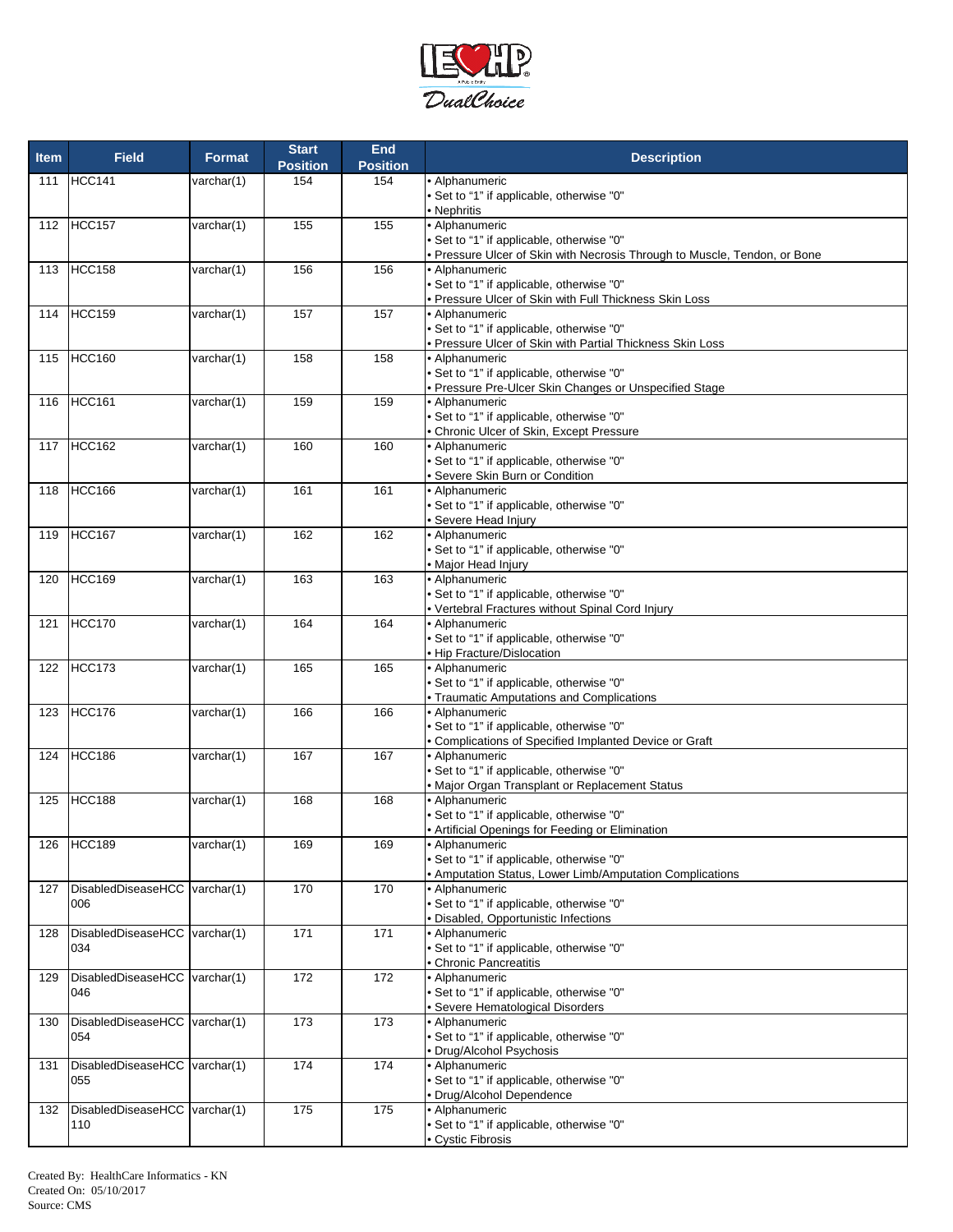

| • Alphanumeric<br>133<br>DisabledDiseaseHCC varchar(1)<br>176<br>176<br>• Set to "1" if applicable, otherwise "0"<br>176<br>Complications of Specified Implanted Device or Graft<br>177<br>177<br>• Alphanumeric<br>DiseaseInteractions<br>varchar(1)<br>134<br>Set to "1" if applicable, otherwise "0"<br>HCC47_gCancer<br>· Immune Disorders and Cancer Group<br>178<br>178<br>• Alphanumeric<br>DiseaseInteractions_<br>varchar(1)<br>135<br>HCC85_gCopdCF<br>• Set to "1" if applicable, otherwise "0"<br>Congestive Heart Failure and Chronic Obstructive Pulmonary Disease Group<br>DiseaseInteractions_<br>179<br>179<br>Alphanumeric<br>varchar(1)<br>136<br>• Set to "1" if applicable, otherwise "0"<br>HCC85_gRenal<br>Congestive Heart Failure and Renal Group<br>180<br>varchar(1)<br>180<br>· Alphanumeric<br>137<br>DiseaseInteractions_<br>gResPDepandArre_g<br>• Set to "1" if applicable, otherwise "0"<br>CopdCF<br>Cardiorespiratory Failure Group and Chronic Obstructive Pulmonary Disease Group<br>181<br>181<br>• Alphanumeric<br>138<br>DiseaseInteractions<br>varchar $(1)$<br>HCC85_gDiabetesMe<br>• Set to "1" if applicable, otherwise "0"<br>Congestive Heart Failure and Diabetes Group<br>llit<br>Sepsis_Card_Resp_F varchar(1)<br>182<br>182<br>• Alphanumeric<br>139<br>Set to "1" if applicable, otherwise "0"<br>ail<br>Sepsis*Cardioresporatory Failure and Shock<br>183<br>varchar(1)<br>183<br>• Alphanumeric<br>140<br>DiseaseInteractions<br>Set to "1" if applicable, otherwise "0"<br><b>CHF_Specified Heart</b><br>Arrhythmias<br>Congestive Heart Failure*Specified Heart Arrhythmias<br>DiseaseInteractions<br>184<br>184<br>• Alphanumeric<br>141<br>varchar(1)<br>Set to "1" if applicable, otherwise "0"<br>gSubstanceAbuse_gP<br>sychiatric<br>Substance Abuse Group and Psychiatric Group<br>185<br>Medicaid<br>varchar(1)<br>185<br>Alphanumeric<br>142<br>Set to "1" if applicable, otherwise "0"<br>Beneficiary is entitled to Medicaid<br>186<br>OriginallyDisabled<br>186<br>· Alphanumeric<br>143<br>varchar(1)<br>Set to "1" if applicable, otherwise "0"<br>Beneficiary original Medicare entitlement is due to disability<br>187<br>DisabledDiseaseHCC varchar(1)<br>187<br>• Alphanumeric<br>144<br>039<br>Set to "1" if applicable, otherwise "0"<br>Disabled, Bone/Joint Muscle Infections/Necrosis<br>DisabledDiseaseHCC varchar(1)<br>188<br>188<br>Alphanumeric<br>145<br>Set to "1" if applicable, otherwise "0"<br>077<br>Disabled, Multiple Sclerosis<br>DisabledDiseaseHCC varchar(1)<br>189<br>· Alphanumeric<br>146<br>189<br>• Set to "1" if applicable, otherwise "0"<br>085<br>Disabled, Congestive Heart Failure<br>DisabledDiseaseHCC varchar(1)<br>190<br>147<br>190<br>• Alphanumeric<br>• Set to "1" if applicable, otherwise "0"<br>161<br>Disabled, Chronic Ulcer of the Skin, Except Pressure Ulcer<br>Disabled_Pressure_U varchar(1)<br>191<br>191<br>· Alphanumeric<br>148<br>Set to "1" if applicable, otherwise "0"<br>lcer<br>Disabled and Pressure Ulcer<br>192<br>ART_Openings_Pres<br>varchar(1)<br>192<br>Alphanumeric<br>149<br>• Set to "1" if applicable, otherwise "0"<br>sure_Ulcer<br>Artificial Openings for Feeding or Eliminating and Pressure Ulcer<br>ASP_Spec_Bact_Pne varchar(1)<br>193<br>193<br>· Alphanumeric<br>150<br>• Set to "1" if applicable, otherwise "0"<br>um_Pres_Ulc<br>. Aspiration and Specified Bacterial Pneumonias and Pressure Ulcer<br>194<br>COPD_Asp_Spec_Ba varchar(1)<br>194<br>• Alphanumeric<br>151<br>• Set to "1" if applicable, otherwise "0"<br>ct_Pneum<br>• Chronic Obstructive Pulmonary Disease and Aspiration and Specified Bacterial<br>Pneumonias<br>195<br>• Alphanumeric<br>Schizophrenia_CHF<br>varchar(1)<br>195<br>152<br>• Set to "1" if applicable, otherwise "0"<br>· Schizophrenia and Congestive Heart<br>Failure<br>· Alphanumeric<br>Schizophrenia_COPD varchar(1)<br>196<br>196<br>153<br>Set to "1" if applicable, otherwise "0" | <b>Item</b> | <b>Field</b> | <b>Format</b> | <b>Start</b><br><b>Position</b> | End<br><b>Position</b> | <b>Description</b>                                        |
|------------------------------------------------------------------------------------------------------------------------------------------------------------------------------------------------------------------------------------------------------------------------------------------------------------------------------------------------------------------------------------------------------------------------------------------------------------------------------------------------------------------------------------------------------------------------------------------------------------------------------------------------------------------------------------------------------------------------------------------------------------------------------------------------------------------------------------------------------------------------------------------------------------------------------------------------------------------------------------------------------------------------------------------------------------------------------------------------------------------------------------------------------------------------------------------------------------------------------------------------------------------------------------------------------------------------------------------------------------------------------------------------------------------------------------------------------------------------------------------------------------------------------------------------------------------------------------------------------------------------------------------------------------------------------------------------------------------------------------------------------------------------------------------------------------------------------------------------------------------------------------------------------------------------------------------------------------------------------------------------------------------------------------------------------------------------------------------------------------------------------------------------------------------------------------------------------------------------------------------------------------------------------------------------------------------------------------------------------------------------------------------------------------------------------------------------------------------------------------------------------------------------------------------------------------------------------------------------------------------------------------------------------------------------------------------------------------------------------------------------------------------------------------------------------------------------------------------------------------------------------------------------------------------------------------------------------------------------------------------------------------------------------------------------------------------------------------------------------------------------------------------------------------------------------------------------------------------------------------------------------------------------------------------------------------------------------------------------------------------------------------------------------------------------------------------------------------------------------------------------------------------------------------------------------------------------------------------------------------------------------------------------------------------------------------------------------------------------------------------------------------------------------------------------------------------------------------------------------------------------------------------------------------------------------------------------------------------------------------------------|-------------|--------------|---------------|---------------------------------|------------------------|-----------------------------------------------------------|
|                                                                                                                                                                                                                                                                                                                                                                                                                                                                                                                                                                                                                                                                                                                                                                                                                                                                                                                                                                                                                                                                                                                                                                                                                                                                                                                                                                                                                                                                                                                                                                                                                                                                                                                                                                                                                                                                                                                                                                                                                                                                                                                                                                                                                                                                                                                                                                                                                                                                                                                                                                                                                                                                                                                                                                                                                                                                                                                                                                                                                                                                                                                                                                                                                                                                                                                                                                                                                                                                                                                                                                                                                                                                                                                                                                                                                                                                                                                                                                                                |             |              |               |                                 |                        |                                                           |
|                                                                                                                                                                                                                                                                                                                                                                                                                                                                                                                                                                                                                                                                                                                                                                                                                                                                                                                                                                                                                                                                                                                                                                                                                                                                                                                                                                                                                                                                                                                                                                                                                                                                                                                                                                                                                                                                                                                                                                                                                                                                                                                                                                                                                                                                                                                                                                                                                                                                                                                                                                                                                                                                                                                                                                                                                                                                                                                                                                                                                                                                                                                                                                                                                                                                                                                                                                                                                                                                                                                                                                                                                                                                                                                                                                                                                                                                                                                                                                                                |             |              |               |                                 |                        |                                                           |
|                                                                                                                                                                                                                                                                                                                                                                                                                                                                                                                                                                                                                                                                                                                                                                                                                                                                                                                                                                                                                                                                                                                                                                                                                                                                                                                                                                                                                                                                                                                                                                                                                                                                                                                                                                                                                                                                                                                                                                                                                                                                                                                                                                                                                                                                                                                                                                                                                                                                                                                                                                                                                                                                                                                                                                                                                                                                                                                                                                                                                                                                                                                                                                                                                                                                                                                                                                                                                                                                                                                                                                                                                                                                                                                                                                                                                                                                                                                                                                                                |             |              |               |                                 |                        |                                                           |
|                                                                                                                                                                                                                                                                                                                                                                                                                                                                                                                                                                                                                                                                                                                                                                                                                                                                                                                                                                                                                                                                                                                                                                                                                                                                                                                                                                                                                                                                                                                                                                                                                                                                                                                                                                                                                                                                                                                                                                                                                                                                                                                                                                                                                                                                                                                                                                                                                                                                                                                                                                                                                                                                                                                                                                                                                                                                                                                                                                                                                                                                                                                                                                                                                                                                                                                                                                                                                                                                                                                                                                                                                                                                                                                                                                                                                                                                                                                                                                                                |             |              |               |                                 |                        |                                                           |
|                                                                                                                                                                                                                                                                                                                                                                                                                                                                                                                                                                                                                                                                                                                                                                                                                                                                                                                                                                                                                                                                                                                                                                                                                                                                                                                                                                                                                                                                                                                                                                                                                                                                                                                                                                                                                                                                                                                                                                                                                                                                                                                                                                                                                                                                                                                                                                                                                                                                                                                                                                                                                                                                                                                                                                                                                                                                                                                                                                                                                                                                                                                                                                                                                                                                                                                                                                                                                                                                                                                                                                                                                                                                                                                                                                                                                                                                                                                                                                                                |             |              |               |                                 |                        |                                                           |
|                                                                                                                                                                                                                                                                                                                                                                                                                                                                                                                                                                                                                                                                                                                                                                                                                                                                                                                                                                                                                                                                                                                                                                                                                                                                                                                                                                                                                                                                                                                                                                                                                                                                                                                                                                                                                                                                                                                                                                                                                                                                                                                                                                                                                                                                                                                                                                                                                                                                                                                                                                                                                                                                                                                                                                                                                                                                                                                                                                                                                                                                                                                                                                                                                                                                                                                                                                                                                                                                                                                                                                                                                                                                                                                                                                                                                                                                                                                                                                                                |             |              |               |                                 |                        |                                                           |
|                                                                                                                                                                                                                                                                                                                                                                                                                                                                                                                                                                                                                                                                                                                                                                                                                                                                                                                                                                                                                                                                                                                                                                                                                                                                                                                                                                                                                                                                                                                                                                                                                                                                                                                                                                                                                                                                                                                                                                                                                                                                                                                                                                                                                                                                                                                                                                                                                                                                                                                                                                                                                                                                                                                                                                                                                                                                                                                                                                                                                                                                                                                                                                                                                                                                                                                                                                                                                                                                                                                                                                                                                                                                                                                                                                                                                                                                                                                                                                                                |             |              |               |                                 |                        |                                                           |
|                                                                                                                                                                                                                                                                                                                                                                                                                                                                                                                                                                                                                                                                                                                                                                                                                                                                                                                                                                                                                                                                                                                                                                                                                                                                                                                                                                                                                                                                                                                                                                                                                                                                                                                                                                                                                                                                                                                                                                                                                                                                                                                                                                                                                                                                                                                                                                                                                                                                                                                                                                                                                                                                                                                                                                                                                                                                                                                                                                                                                                                                                                                                                                                                                                                                                                                                                                                                                                                                                                                                                                                                                                                                                                                                                                                                                                                                                                                                                                                                |             |              |               |                                 |                        |                                                           |
|                                                                                                                                                                                                                                                                                                                                                                                                                                                                                                                                                                                                                                                                                                                                                                                                                                                                                                                                                                                                                                                                                                                                                                                                                                                                                                                                                                                                                                                                                                                                                                                                                                                                                                                                                                                                                                                                                                                                                                                                                                                                                                                                                                                                                                                                                                                                                                                                                                                                                                                                                                                                                                                                                                                                                                                                                                                                                                                                                                                                                                                                                                                                                                                                                                                                                                                                                                                                                                                                                                                                                                                                                                                                                                                                                                                                                                                                                                                                                                                                |             |              |               |                                 |                        |                                                           |
|                                                                                                                                                                                                                                                                                                                                                                                                                                                                                                                                                                                                                                                                                                                                                                                                                                                                                                                                                                                                                                                                                                                                                                                                                                                                                                                                                                                                                                                                                                                                                                                                                                                                                                                                                                                                                                                                                                                                                                                                                                                                                                                                                                                                                                                                                                                                                                                                                                                                                                                                                                                                                                                                                                                                                                                                                                                                                                                                                                                                                                                                                                                                                                                                                                                                                                                                                                                                                                                                                                                                                                                                                                                                                                                                                                                                                                                                                                                                                                                                |             |              |               |                                 |                        |                                                           |
|                                                                                                                                                                                                                                                                                                                                                                                                                                                                                                                                                                                                                                                                                                                                                                                                                                                                                                                                                                                                                                                                                                                                                                                                                                                                                                                                                                                                                                                                                                                                                                                                                                                                                                                                                                                                                                                                                                                                                                                                                                                                                                                                                                                                                                                                                                                                                                                                                                                                                                                                                                                                                                                                                                                                                                                                                                                                                                                                                                                                                                                                                                                                                                                                                                                                                                                                                                                                                                                                                                                                                                                                                                                                                                                                                                                                                                                                                                                                                                                                |             |              |               |                                 |                        |                                                           |
|                                                                                                                                                                                                                                                                                                                                                                                                                                                                                                                                                                                                                                                                                                                                                                                                                                                                                                                                                                                                                                                                                                                                                                                                                                                                                                                                                                                                                                                                                                                                                                                                                                                                                                                                                                                                                                                                                                                                                                                                                                                                                                                                                                                                                                                                                                                                                                                                                                                                                                                                                                                                                                                                                                                                                                                                                                                                                                                                                                                                                                                                                                                                                                                                                                                                                                                                                                                                                                                                                                                                                                                                                                                                                                                                                                                                                                                                                                                                                                                                |             |              |               |                                 |                        |                                                           |
|                                                                                                                                                                                                                                                                                                                                                                                                                                                                                                                                                                                                                                                                                                                                                                                                                                                                                                                                                                                                                                                                                                                                                                                                                                                                                                                                                                                                                                                                                                                                                                                                                                                                                                                                                                                                                                                                                                                                                                                                                                                                                                                                                                                                                                                                                                                                                                                                                                                                                                                                                                                                                                                                                                                                                                                                                                                                                                                                                                                                                                                                                                                                                                                                                                                                                                                                                                                                                                                                                                                                                                                                                                                                                                                                                                                                                                                                                                                                                                                                |             |              |               |                                 |                        |                                                           |
|                                                                                                                                                                                                                                                                                                                                                                                                                                                                                                                                                                                                                                                                                                                                                                                                                                                                                                                                                                                                                                                                                                                                                                                                                                                                                                                                                                                                                                                                                                                                                                                                                                                                                                                                                                                                                                                                                                                                                                                                                                                                                                                                                                                                                                                                                                                                                                                                                                                                                                                                                                                                                                                                                                                                                                                                                                                                                                                                                                                                                                                                                                                                                                                                                                                                                                                                                                                                                                                                                                                                                                                                                                                                                                                                                                                                                                                                                                                                                                                                |             |              |               |                                 |                        |                                                           |
|                                                                                                                                                                                                                                                                                                                                                                                                                                                                                                                                                                                                                                                                                                                                                                                                                                                                                                                                                                                                                                                                                                                                                                                                                                                                                                                                                                                                                                                                                                                                                                                                                                                                                                                                                                                                                                                                                                                                                                                                                                                                                                                                                                                                                                                                                                                                                                                                                                                                                                                                                                                                                                                                                                                                                                                                                                                                                                                                                                                                                                                                                                                                                                                                                                                                                                                                                                                                                                                                                                                                                                                                                                                                                                                                                                                                                                                                                                                                                                                                |             |              |               |                                 |                        |                                                           |
|                                                                                                                                                                                                                                                                                                                                                                                                                                                                                                                                                                                                                                                                                                                                                                                                                                                                                                                                                                                                                                                                                                                                                                                                                                                                                                                                                                                                                                                                                                                                                                                                                                                                                                                                                                                                                                                                                                                                                                                                                                                                                                                                                                                                                                                                                                                                                                                                                                                                                                                                                                                                                                                                                                                                                                                                                                                                                                                                                                                                                                                                                                                                                                                                                                                                                                                                                                                                                                                                                                                                                                                                                                                                                                                                                                                                                                                                                                                                                                                                |             |              |               |                                 |                        |                                                           |
|                                                                                                                                                                                                                                                                                                                                                                                                                                                                                                                                                                                                                                                                                                                                                                                                                                                                                                                                                                                                                                                                                                                                                                                                                                                                                                                                                                                                                                                                                                                                                                                                                                                                                                                                                                                                                                                                                                                                                                                                                                                                                                                                                                                                                                                                                                                                                                                                                                                                                                                                                                                                                                                                                                                                                                                                                                                                                                                                                                                                                                                                                                                                                                                                                                                                                                                                                                                                                                                                                                                                                                                                                                                                                                                                                                                                                                                                                                                                                                                                |             |              |               |                                 |                        |                                                           |
|                                                                                                                                                                                                                                                                                                                                                                                                                                                                                                                                                                                                                                                                                                                                                                                                                                                                                                                                                                                                                                                                                                                                                                                                                                                                                                                                                                                                                                                                                                                                                                                                                                                                                                                                                                                                                                                                                                                                                                                                                                                                                                                                                                                                                                                                                                                                                                                                                                                                                                                                                                                                                                                                                                                                                                                                                                                                                                                                                                                                                                                                                                                                                                                                                                                                                                                                                                                                                                                                                                                                                                                                                                                                                                                                                                                                                                                                                                                                                                                                |             |              |               |                                 |                        |                                                           |
|                                                                                                                                                                                                                                                                                                                                                                                                                                                                                                                                                                                                                                                                                                                                                                                                                                                                                                                                                                                                                                                                                                                                                                                                                                                                                                                                                                                                                                                                                                                                                                                                                                                                                                                                                                                                                                                                                                                                                                                                                                                                                                                                                                                                                                                                                                                                                                                                                                                                                                                                                                                                                                                                                                                                                                                                                                                                                                                                                                                                                                                                                                                                                                                                                                                                                                                                                                                                                                                                                                                                                                                                                                                                                                                                                                                                                                                                                                                                                                                                |             |              |               |                                 |                        |                                                           |
|                                                                                                                                                                                                                                                                                                                                                                                                                                                                                                                                                                                                                                                                                                                                                                                                                                                                                                                                                                                                                                                                                                                                                                                                                                                                                                                                                                                                                                                                                                                                                                                                                                                                                                                                                                                                                                                                                                                                                                                                                                                                                                                                                                                                                                                                                                                                                                                                                                                                                                                                                                                                                                                                                                                                                                                                                                                                                                                                                                                                                                                                                                                                                                                                                                                                                                                                                                                                                                                                                                                                                                                                                                                                                                                                                                                                                                                                                                                                                                                                |             |              |               |                                 |                        |                                                           |
|                                                                                                                                                                                                                                                                                                                                                                                                                                                                                                                                                                                                                                                                                                                                                                                                                                                                                                                                                                                                                                                                                                                                                                                                                                                                                                                                                                                                                                                                                                                                                                                                                                                                                                                                                                                                                                                                                                                                                                                                                                                                                                                                                                                                                                                                                                                                                                                                                                                                                                                                                                                                                                                                                                                                                                                                                                                                                                                                                                                                                                                                                                                                                                                                                                                                                                                                                                                                                                                                                                                                                                                                                                                                                                                                                                                                                                                                                                                                                                                                |             |              |               |                                 |                        |                                                           |
|                                                                                                                                                                                                                                                                                                                                                                                                                                                                                                                                                                                                                                                                                                                                                                                                                                                                                                                                                                                                                                                                                                                                                                                                                                                                                                                                                                                                                                                                                                                                                                                                                                                                                                                                                                                                                                                                                                                                                                                                                                                                                                                                                                                                                                                                                                                                                                                                                                                                                                                                                                                                                                                                                                                                                                                                                                                                                                                                                                                                                                                                                                                                                                                                                                                                                                                                                                                                                                                                                                                                                                                                                                                                                                                                                                                                                                                                                                                                                                                                |             |              |               |                                 |                        |                                                           |
|                                                                                                                                                                                                                                                                                                                                                                                                                                                                                                                                                                                                                                                                                                                                                                                                                                                                                                                                                                                                                                                                                                                                                                                                                                                                                                                                                                                                                                                                                                                                                                                                                                                                                                                                                                                                                                                                                                                                                                                                                                                                                                                                                                                                                                                                                                                                                                                                                                                                                                                                                                                                                                                                                                                                                                                                                                                                                                                                                                                                                                                                                                                                                                                                                                                                                                                                                                                                                                                                                                                                                                                                                                                                                                                                                                                                                                                                                                                                                                                                |             |              |               |                                 |                        |                                                           |
|                                                                                                                                                                                                                                                                                                                                                                                                                                                                                                                                                                                                                                                                                                                                                                                                                                                                                                                                                                                                                                                                                                                                                                                                                                                                                                                                                                                                                                                                                                                                                                                                                                                                                                                                                                                                                                                                                                                                                                                                                                                                                                                                                                                                                                                                                                                                                                                                                                                                                                                                                                                                                                                                                                                                                                                                                                                                                                                                                                                                                                                                                                                                                                                                                                                                                                                                                                                                                                                                                                                                                                                                                                                                                                                                                                                                                                                                                                                                                                                                |             |              |               |                                 |                        |                                                           |
|                                                                                                                                                                                                                                                                                                                                                                                                                                                                                                                                                                                                                                                                                                                                                                                                                                                                                                                                                                                                                                                                                                                                                                                                                                                                                                                                                                                                                                                                                                                                                                                                                                                                                                                                                                                                                                                                                                                                                                                                                                                                                                                                                                                                                                                                                                                                                                                                                                                                                                                                                                                                                                                                                                                                                                                                                                                                                                                                                                                                                                                                                                                                                                                                                                                                                                                                                                                                                                                                                                                                                                                                                                                                                                                                                                                                                                                                                                                                                                                                |             |              |               |                                 |                        |                                                           |
|                                                                                                                                                                                                                                                                                                                                                                                                                                                                                                                                                                                                                                                                                                                                                                                                                                                                                                                                                                                                                                                                                                                                                                                                                                                                                                                                                                                                                                                                                                                                                                                                                                                                                                                                                                                                                                                                                                                                                                                                                                                                                                                                                                                                                                                                                                                                                                                                                                                                                                                                                                                                                                                                                                                                                                                                                                                                                                                                                                                                                                                                                                                                                                                                                                                                                                                                                                                                                                                                                                                                                                                                                                                                                                                                                                                                                                                                                                                                                                                                |             |              |               |                                 |                        |                                                           |
|                                                                                                                                                                                                                                                                                                                                                                                                                                                                                                                                                                                                                                                                                                                                                                                                                                                                                                                                                                                                                                                                                                                                                                                                                                                                                                                                                                                                                                                                                                                                                                                                                                                                                                                                                                                                                                                                                                                                                                                                                                                                                                                                                                                                                                                                                                                                                                                                                                                                                                                                                                                                                                                                                                                                                                                                                                                                                                                                                                                                                                                                                                                                                                                                                                                                                                                                                                                                                                                                                                                                                                                                                                                                                                                                                                                                                                                                                                                                                                                                |             |              |               |                                 |                        |                                                           |
|                                                                                                                                                                                                                                                                                                                                                                                                                                                                                                                                                                                                                                                                                                                                                                                                                                                                                                                                                                                                                                                                                                                                                                                                                                                                                                                                                                                                                                                                                                                                                                                                                                                                                                                                                                                                                                                                                                                                                                                                                                                                                                                                                                                                                                                                                                                                                                                                                                                                                                                                                                                                                                                                                                                                                                                                                                                                                                                                                                                                                                                                                                                                                                                                                                                                                                                                                                                                                                                                                                                                                                                                                                                                                                                                                                                                                                                                                                                                                                                                |             |              |               |                                 |                        |                                                           |
|                                                                                                                                                                                                                                                                                                                                                                                                                                                                                                                                                                                                                                                                                                                                                                                                                                                                                                                                                                                                                                                                                                                                                                                                                                                                                                                                                                                                                                                                                                                                                                                                                                                                                                                                                                                                                                                                                                                                                                                                                                                                                                                                                                                                                                                                                                                                                                                                                                                                                                                                                                                                                                                                                                                                                                                                                                                                                                                                                                                                                                                                                                                                                                                                                                                                                                                                                                                                                                                                                                                                                                                                                                                                                                                                                                                                                                                                                                                                                                                                |             |              |               |                                 |                        |                                                           |
|                                                                                                                                                                                                                                                                                                                                                                                                                                                                                                                                                                                                                                                                                                                                                                                                                                                                                                                                                                                                                                                                                                                                                                                                                                                                                                                                                                                                                                                                                                                                                                                                                                                                                                                                                                                                                                                                                                                                                                                                                                                                                                                                                                                                                                                                                                                                                                                                                                                                                                                                                                                                                                                                                                                                                                                                                                                                                                                                                                                                                                                                                                                                                                                                                                                                                                                                                                                                                                                                                                                                                                                                                                                                                                                                                                                                                                                                                                                                                                                                |             |              |               |                                 |                        |                                                           |
|                                                                                                                                                                                                                                                                                                                                                                                                                                                                                                                                                                                                                                                                                                                                                                                                                                                                                                                                                                                                                                                                                                                                                                                                                                                                                                                                                                                                                                                                                                                                                                                                                                                                                                                                                                                                                                                                                                                                                                                                                                                                                                                                                                                                                                                                                                                                                                                                                                                                                                                                                                                                                                                                                                                                                                                                                                                                                                                                                                                                                                                                                                                                                                                                                                                                                                                                                                                                                                                                                                                                                                                                                                                                                                                                                                                                                                                                                                                                                                                                |             |              |               |                                 |                        |                                                           |
|                                                                                                                                                                                                                                                                                                                                                                                                                                                                                                                                                                                                                                                                                                                                                                                                                                                                                                                                                                                                                                                                                                                                                                                                                                                                                                                                                                                                                                                                                                                                                                                                                                                                                                                                                                                                                                                                                                                                                                                                                                                                                                                                                                                                                                                                                                                                                                                                                                                                                                                                                                                                                                                                                                                                                                                                                                                                                                                                                                                                                                                                                                                                                                                                                                                                                                                                                                                                                                                                                                                                                                                                                                                                                                                                                                                                                                                                                                                                                                                                |             |              |               |                                 |                        |                                                           |
|                                                                                                                                                                                                                                                                                                                                                                                                                                                                                                                                                                                                                                                                                                                                                                                                                                                                                                                                                                                                                                                                                                                                                                                                                                                                                                                                                                                                                                                                                                                                                                                                                                                                                                                                                                                                                                                                                                                                                                                                                                                                                                                                                                                                                                                                                                                                                                                                                                                                                                                                                                                                                                                                                                                                                                                                                                                                                                                                                                                                                                                                                                                                                                                                                                                                                                                                                                                                                                                                                                                                                                                                                                                                                                                                                                                                                                                                                                                                                                                                |             |              |               |                                 |                        |                                                           |
|                                                                                                                                                                                                                                                                                                                                                                                                                                                                                                                                                                                                                                                                                                                                                                                                                                                                                                                                                                                                                                                                                                                                                                                                                                                                                                                                                                                                                                                                                                                                                                                                                                                                                                                                                                                                                                                                                                                                                                                                                                                                                                                                                                                                                                                                                                                                                                                                                                                                                                                                                                                                                                                                                                                                                                                                                                                                                                                                                                                                                                                                                                                                                                                                                                                                                                                                                                                                                                                                                                                                                                                                                                                                                                                                                                                                                                                                                                                                                                                                |             |              |               |                                 |                        |                                                           |
|                                                                                                                                                                                                                                                                                                                                                                                                                                                                                                                                                                                                                                                                                                                                                                                                                                                                                                                                                                                                                                                                                                                                                                                                                                                                                                                                                                                                                                                                                                                                                                                                                                                                                                                                                                                                                                                                                                                                                                                                                                                                                                                                                                                                                                                                                                                                                                                                                                                                                                                                                                                                                                                                                                                                                                                                                                                                                                                                                                                                                                                                                                                                                                                                                                                                                                                                                                                                                                                                                                                                                                                                                                                                                                                                                                                                                                                                                                                                                                                                |             |              |               |                                 |                        |                                                           |
|                                                                                                                                                                                                                                                                                                                                                                                                                                                                                                                                                                                                                                                                                                                                                                                                                                                                                                                                                                                                                                                                                                                                                                                                                                                                                                                                                                                                                                                                                                                                                                                                                                                                                                                                                                                                                                                                                                                                                                                                                                                                                                                                                                                                                                                                                                                                                                                                                                                                                                                                                                                                                                                                                                                                                                                                                                                                                                                                                                                                                                                                                                                                                                                                                                                                                                                                                                                                                                                                                                                                                                                                                                                                                                                                                                                                                                                                                                                                                                                                |             |              |               |                                 |                        |                                                           |
|                                                                                                                                                                                                                                                                                                                                                                                                                                                                                                                                                                                                                                                                                                                                                                                                                                                                                                                                                                                                                                                                                                                                                                                                                                                                                                                                                                                                                                                                                                                                                                                                                                                                                                                                                                                                                                                                                                                                                                                                                                                                                                                                                                                                                                                                                                                                                                                                                                                                                                                                                                                                                                                                                                                                                                                                                                                                                                                                                                                                                                                                                                                                                                                                                                                                                                                                                                                                                                                                                                                                                                                                                                                                                                                                                                                                                                                                                                                                                                                                |             |              |               |                                 |                        |                                                           |
|                                                                                                                                                                                                                                                                                                                                                                                                                                                                                                                                                                                                                                                                                                                                                                                                                                                                                                                                                                                                                                                                                                                                                                                                                                                                                                                                                                                                                                                                                                                                                                                                                                                                                                                                                                                                                                                                                                                                                                                                                                                                                                                                                                                                                                                                                                                                                                                                                                                                                                                                                                                                                                                                                                                                                                                                                                                                                                                                                                                                                                                                                                                                                                                                                                                                                                                                                                                                                                                                                                                                                                                                                                                                                                                                                                                                                                                                                                                                                                                                |             |              |               |                                 |                        |                                                           |
|                                                                                                                                                                                                                                                                                                                                                                                                                                                                                                                                                                                                                                                                                                                                                                                                                                                                                                                                                                                                                                                                                                                                                                                                                                                                                                                                                                                                                                                                                                                                                                                                                                                                                                                                                                                                                                                                                                                                                                                                                                                                                                                                                                                                                                                                                                                                                                                                                                                                                                                                                                                                                                                                                                                                                                                                                                                                                                                                                                                                                                                                                                                                                                                                                                                                                                                                                                                                                                                                                                                                                                                                                                                                                                                                                                                                                                                                                                                                                                                                |             |              |               |                                 |                        |                                                           |
|                                                                                                                                                                                                                                                                                                                                                                                                                                                                                                                                                                                                                                                                                                                                                                                                                                                                                                                                                                                                                                                                                                                                                                                                                                                                                                                                                                                                                                                                                                                                                                                                                                                                                                                                                                                                                                                                                                                                                                                                                                                                                                                                                                                                                                                                                                                                                                                                                                                                                                                                                                                                                                                                                                                                                                                                                                                                                                                                                                                                                                                                                                                                                                                                                                                                                                                                                                                                                                                                                                                                                                                                                                                                                                                                                                                                                                                                                                                                                                                                |             |              |               |                                 |                        |                                                           |
|                                                                                                                                                                                                                                                                                                                                                                                                                                                                                                                                                                                                                                                                                                                                                                                                                                                                                                                                                                                                                                                                                                                                                                                                                                                                                                                                                                                                                                                                                                                                                                                                                                                                                                                                                                                                                                                                                                                                                                                                                                                                                                                                                                                                                                                                                                                                                                                                                                                                                                                                                                                                                                                                                                                                                                                                                                                                                                                                                                                                                                                                                                                                                                                                                                                                                                                                                                                                                                                                                                                                                                                                                                                                                                                                                                                                                                                                                                                                                                                                |             |              |               |                                 |                        |                                                           |
|                                                                                                                                                                                                                                                                                                                                                                                                                                                                                                                                                                                                                                                                                                                                                                                                                                                                                                                                                                                                                                                                                                                                                                                                                                                                                                                                                                                                                                                                                                                                                                                                                                                                                                                                                                                                                                                                                                                                                                                                                                                                                                                                                                                                                                                                                                                                                                                                                                                                                                                                                                                                                                                                                                                                                                                                                                                                                                                                                                                                                                                                                                                                                                                                                                                                                                                                                                                                                                                                                                                                                                                                                                                                                                                                                                                                                                                                                                                                                                                                |             |              |               |                                 |                        |                                                           |
|                                                                                                                                                                                                                                                                                                                                                                                                                                                                                                                                                                                                                                                                                                                                                                                                                                                                                                                                                                                                                                                                                                                                                                                                                                                                                                                                                                                                                                                                                                                                                                                                                                                                                                                                                                                                                                                                                                                                                                                                                                                                                                                                                                                                                                                                                                                                                                                                                                                                                                                                                                                                                                                                                                                                                                                                                                                                                                                                                                                                                                                                                                                                                                                                                                                                                                                                                                                                                                                                                                                                                                                                                                                                                                                                                                                                                                                                                                                                                                                                |             |              |               |                                 |                        |                                                           |
|                                                                                                                                                                                                                                                                                                                                                                                                                                                                                                                                                                                                                                                                                                                                                                                                                                                                                                                                                                                                                                                                                                                                                                                                                                                                                                                                                                                                                                                                                                                                                                                                                                                                                                                                                                                                                                                                                                                                                                                                                                                                                                                                                                                                                                                                                                                                                                                                                                                                                                                                                                                                                                                                                                                                                                                                                                                                                                                                                                                                                                                                                                                                                                                                                                                                                                                                                                                                                                                                                                                                                                                                                                                                                                                                                                                                                                                                                                                                                                                                |             |              |               |                                 |                        |                                                           |
|                                                                                                                                                                                                                                                                                                                                                                                                                                                                                                                                                                                                                                                                                                                                                                                                                                                                                                                                                                                                                                                                                                                                                                                                                                                                                                                                                                                                                                                                                                                                                                                                                                                                                                                                                                                                                                                                                                                                                                                                                                                                                                                                                                                                                                                                                                                                                                                                                                                                                                                                                                                                                                                                                                                                                                                                                                                                                                                                                                                                                                                                                                                                                                                                                                                                                                                                                                                                                                                                                                                                                                                                                                                                                                                                                                                                                                                                                                                                                                                                |             |              |               |                                 |                        |                                                           |
|                                                                                                                                                                                                                                                                                                                                                                                                                                                                                                                                                                                                                                                                                                                                                                                                                                                                                                                                                                                                                                                                                                                                                                                                                                                                                                                                                                                                                                                                                                                                                                                                                                                                                                                                                                                                                                                                                                                                                                                                                                                                                                                                                                                                                                                                                                                                                                                                                                                                                                                                                                                                                                                                                                                                                                                                                                                                                                                                                                                                                                                                                                                                                                                                                                                                                                                                                                                                                                                                                                                                                                                                                                                                                                                                                                                                                                                                                                                                                                                                |             |              |               |                                 |                        |                                                           |
|                                                                                                                                                                                                                                                                                                                                                                                                                                                                                                                                                                                                                                                                                                                                                                                                                                                                                                                                                                                                                                                                                                                                                                                                                                                                                                                                                                                                                                                                                                                                                                                                                                                                                                                                                                                                                                                                                                                                                                                                                                                                                                                                                                                                                                                                                                                                                                                                                                                                                                                                                                                                                                                                                                                                                                                                                                                                                                                                                                                                                                                                                                                                                                                                                                                                                                                                                                                                                                                                                                                                                                                                                                                                                                                                                                                                                                                                                                                                                                                                |             |              |               |                                 |                        |                                                           |
|                                                                                                                                                                                                                                                                                                                                                                                                                                                                                                                                                                                                                                                                                                                                                                                                                                                                                                                                                                                                                                                                                                                                                                                                                                                                                                                                                                                                                                                                                                                                                                                                                                                                                                                                                                                                                                                                                                                                                                                                                                                                                                                                                                                                                                                                                                                                                                                                                                                                                                                                                                                                                                                                                                                                                                                                                                                                                                                                                                                                                                                                                                                                                                                                                                                                                                                                                                                                                                                                                                                                                                                                                                                                                                                                                                                                                                                                                                                                                                                                |             |              |               |                                 |                        |                                                           |
|                                                                                                                                                                                                                                                                                                                                                                                                                                                                                                                                                                                                                                                                                                                                                                                                                                                                                                                                                                                                                                                                                                                                                                                                                                                                                                                                                                                                                                                                                                                                                                                                                                                                                                                                                                                                                                                                                                                                                                                                                                                                                                                                                                                                                                                                                                                                                                                                                                                                                                                                                                                                                                                                                                                                                                                                                                                                                                                                                                                                                                                                                                                                                                                                                                                                                                                                                                                                                                                                                                                                                                                                                                                                                                                                                                                                                                                                                                                                                                                                |             |              |               |                                 |                        |                                                           |
|                                                                                                                                                                                                                                                                                                                                                                                                                                                                                                                                                                                                                                                                                                                                                                                                                                                                                                                                                                                                                                                                                                                                                                                                                                                                                                                                                                                                                                                                                                                                                                                                                                                                                                                                                                                                                                                                                                                                                                                                                                                                                                                                                                                                                                                                                                                                                                                                                                                                                                                                                                                                                                                                                                                                                                                                                                                                                                                                                                                                                                                                                                                                                                                                                                                                                                                                                                                                                                                                                                                                                                                                                                                                                                                                                                                                                                                                                                                                                                                                |             |              |               |                                 |                        |                                                           |
|                                                                                                                                                                                                                                                                                                                                                                                                                                                                                                                                                                                                                                                                                                                                                                                                                                                                                                                                                                                                                                                                                                                                                                                                                                                                                                                                                                                                                                                                                                                                                                                                                                                                                                                                                                                                                                                                                                                                                                                                                                                                                                                                                                                                                                                                                                                                                                                                                                                                                                                                                                                                                                                                                                                                                                                                                                                                                                                                                                                                                                                                                                                                                                                                                                                                                                                                                                                                                                                                                                                                                                                                                                                                                                                                                                                                                                                                                                                                                                                                |             |              |               |                                 |                        |                                                           |
|                                                                                                                                                                                                                                                                                                                                                                                                                                                                                                                                                                                                                                                                                                                                                                                                                                                                                                                                                                                                                                                                                                                                                                                                                                                                                                                                                                                                                                                                                                                                                                                                                                                                                                                                                                                                                                                                                                                                                                                                                                                                                                                                                                                                                                                                                                                                                                                                                                                                                                                                                                                                                                                                                                                                                                                                                                                                                                                                                                                                                                                                                                                                                                                                                                                                                                                                                                                                                                                                                                                                                                                                                                                                                                                                                                                                                                                                                                                                                                                                |             |              |               |                                 |                        |                                                           |
|                                                                                                                                                                                                                                                                                                                                                                                                                                                                                                                                                                                                                                                                                                                                                                                                                                                                                                                                                                                                                                                                                                                                                                                                                                                                                                                                                                                                                                                                                                                                                                                                                                                                                                                                                                                                                                                                                                                                                                                                                                                                                                                                                                                                                                                                                                                                                                                                                                                                                                                                                                                                                                                                                                                                                                                                                                                                                                                                                                                                                                                                                                                                                                                                                                                                                                                                                                                                                                                                                                                                                                                                                                                                                                                                                                                                                                                                                                                                                                                                |             |              |               |                                 |                        |                                                           |
|                                                                                                                                                                                                                                                                                                                                                                                                                                                                                                                                                                                                                                                                                                                                                                                                                                                                                                                                                                                                                                                                                                                                                                                                                                                                                                                                                                                                                                                                                                                                                                                                                                                                                                                                                                                                                                                                                                                                                                                                                                                                                                                                                                                                                                                                                                                                                                                                                                                                                                                                                                                                                                                                                                                                                                                                                                                                                                                                                                                                                                                                                                                                                                                                                                                                                                                                                                                                                                                                                                                                                                                                                                                                                                                                                                                                                                                                                                                                                                                                |             |              |               |                                 |                        |                                                           |
|                                                                                                                                                                                                                                                                                                                                                                                                                                                                                                                                                                                                                                                                                                                                                                                                                                                                                                                                                                                                                                                                                                                                                                                                                                                                                                                                                                                                                                                                                                                                                                                                                                                                                                                                                                                                                                                                                                                                                                                                                                                                                                                                                                                                                                                                                                                                                                                                                                                                                                                                                                                                                                                                                                                                                                                                                                                                                                                                                                                                                                                                                                                                                                                                                                                                                                                                                                                                                                                                                                                                                                                                                                                                                                                                                                                                                                                                                                                                                                                                |             |              |               |                                 |                        |                                                           |
|                                                                                                                                                                                                                                                                                                                                                                                                                                                                                                                                                                                                                                                                                                                                                                                                                                                                                                                                                                                                                                                                                                                                                                                                                                                                                                                                                                                                                                                                                                                                                                                                                                                                                                                                                                                                                                                                                                                                                                                                                                                                                                                                                                                                                                                                                                                                                                                                                                                                                                                                                                                                                                                                                                                                                                                                                                                                                                                                                                                                                                                                                                                                                                                                                                                                                                                                                                                                                                                                                                                                                                                                                                                                                                                                                                                                                                                                                                                                                                                                |             |              |               |                                 |                        |                                                           |
|                                                                                                                                                                                                                                                                                                                                                                                                                                                                                                                                                                                                                                                                                                                                                                                                                                                                                                                                                                                                                                                                                                                                                                                                                                                                                                                                                                                                                                                                                                                                                                                                                                                                                                                                                                                                                                                                                                                                                                                                                                                                                                                                                                                                                                                                                                                                                                                                                                                                                                                                                                                                                                                                                                                                                                                                                                                                                                                                                                                                                                                                                                                                                                                                                                                                                                                                                                                                                                                                                                                                                                                                                                                                                                                                                                                                                                                                                                                                                                                                |             |              |               |                                 |                        |                                                           |
|                                                                                                                                                                                                                                                                                                                                                                                                                                                                                                                                                                                                                                                                                                                                                                                                                                                                                                                                                                                                                                                                                                                                                                                                                                                                                                                                                                                                                                                                                                                                                                                                                                                                                                                                                                                                                                                                                                                                                                                                                                                                                                                                                                                                                                                                                                                                                                                                                                                                                                                                                                                                                                                                                                                                                                                                                                                                                                                                                                                                                                                                                                                                                                                                                                                                                                                                                                                                                                                                                                                                                                                                                                                                                                                                                                                                                                                                                                                                                                                                |             |              |               |                                 |                        |                                                           |
|                                                                                                                                                                                                                                                                                                                                                                                                                                                                                                                                                                                                                                                                                                                                                                                                                                                                                                                                                                                                                                                                                                                                                                                                                                                                                                                                                                                                                                                                                                                                                                                                                                                                                                                                                                                                                                                                                                                                                                                                                                                                                                                                                                                                                                                                                                                                                                                                                                                                                                                                                                                                                                                                                                                                                                                                                                                                                                                                                                                                                                                                                                                                                                                                                                                                                                                                                                                                                                                                                                                                                                                                                                                                                                                                                                                                                                                                                                                                                                                                |             |              |               |                                 |                        | · Schizophrenia and Chronic Obstructive Pulmonary Disease |